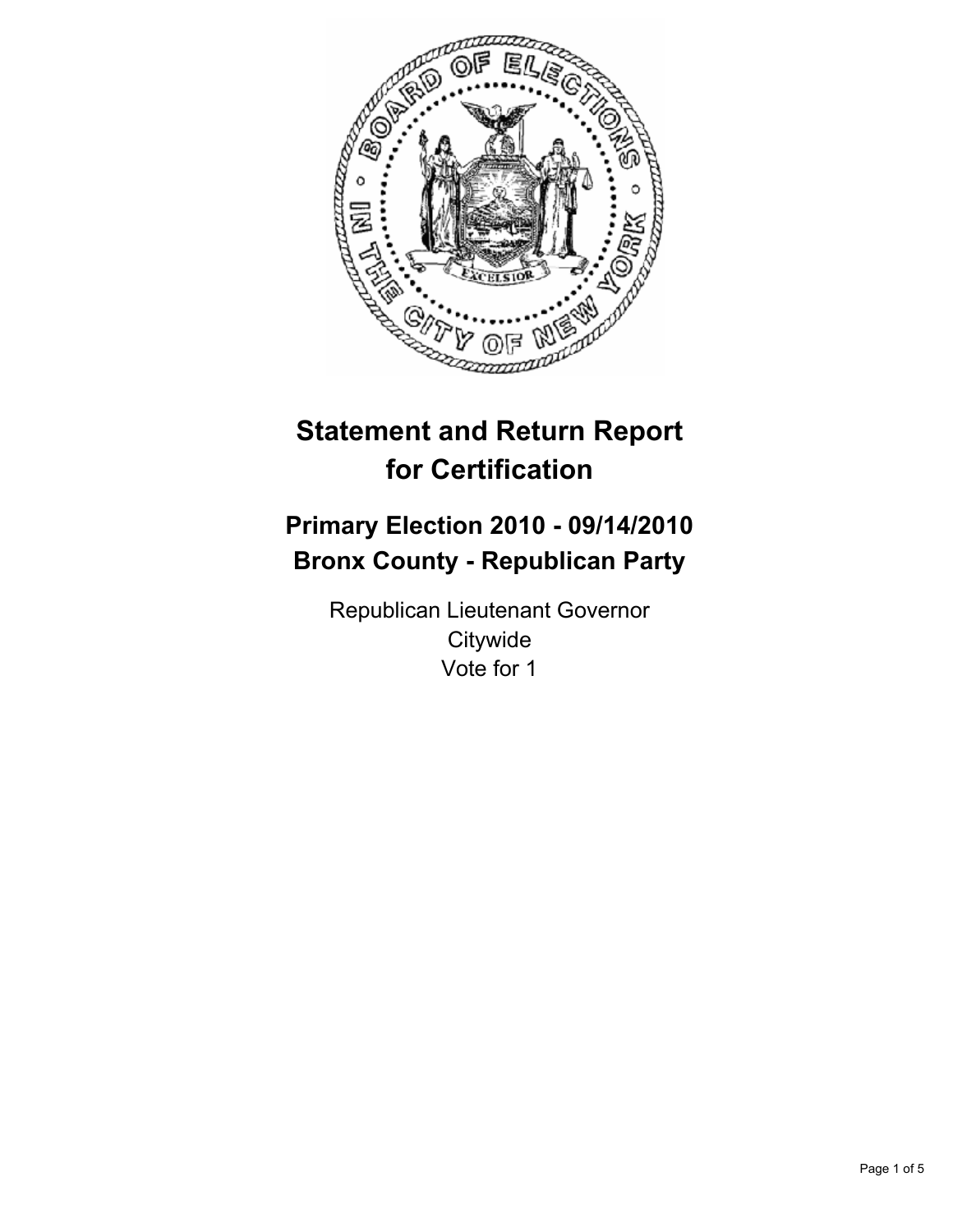

### **Assembly District 76**

| <b>PUBLIC COUNTER</b>    | 129 |
|--------------------------|-----|
| <b>EMERGENCY</b>         | 0   |
| ABSENTEE/MILITARY        |     |
| AFFIDAVIT                |     |
| <b>GREGORY J EDWARDS</b> | 75  |
| <b>THOMAS V OGNIBENE</b> | 48  |
| <b>Total Votes</b>       | 123 |

#### **Assembly District 77**

| 41 |
|----|
| 13 |
| 28 |
|    |
| 4  |
| 0  |
| 42 |
|    |

#### **Assembly District 78**

| <b>Total Votes</b>       | 119 |
|--------------------------|-----|
| <b>THOMAS V OGNIBENE</b> | 51  |
| <b>GREGORY J EDWARDS</b> | 68  |
| AFFIDAVIT                |     |
| ABSENTEE/MILITARY        | 3   |
| <b>EMERGENCY</b>         | 0   |
| <b>PUBLIC COUNTER</b>    | 137 |

#### **Assembly District 79**

| <b>Total Votes</b>       |    |
|--------------------------|----|
|                          | 58 |
| <b>THOMAS V OGNIBENE</b> | 18 |
| <b>GREGORY J EDWARDS</b> | 40 |
| AFFIDAVIT                |    |
| ABSENTEE/MILITARY        | 8  |
| <b>EMERGENCY</b>         | 0  |
| PUBLIC COUNTER           | 61 |

#### **Assembly District 80**

| <b>Total Votes</b>       | 477 |
|--------------------------|-----|
| RICK LAZIO (WRITE-IN)    |     |
| KEVIN DYLE (WRITE-IN)    |     |
| CARL PALADINO (WRITE-IN) |     |
| ANOTADO (WRITE-IN)       |     |
| <b>THOMAS V OGNIBENE</b> | 220 |
| <b>GREGORY J EDWARDS</b> | 253 |
| AFFIDAVIT                | 8   |
| ABSENTEE/MILITARY        | 56  |
| <b>EMERGENCY</b>         | 0   |
| <b>PUBLIC COUNTER</b>    | 500 |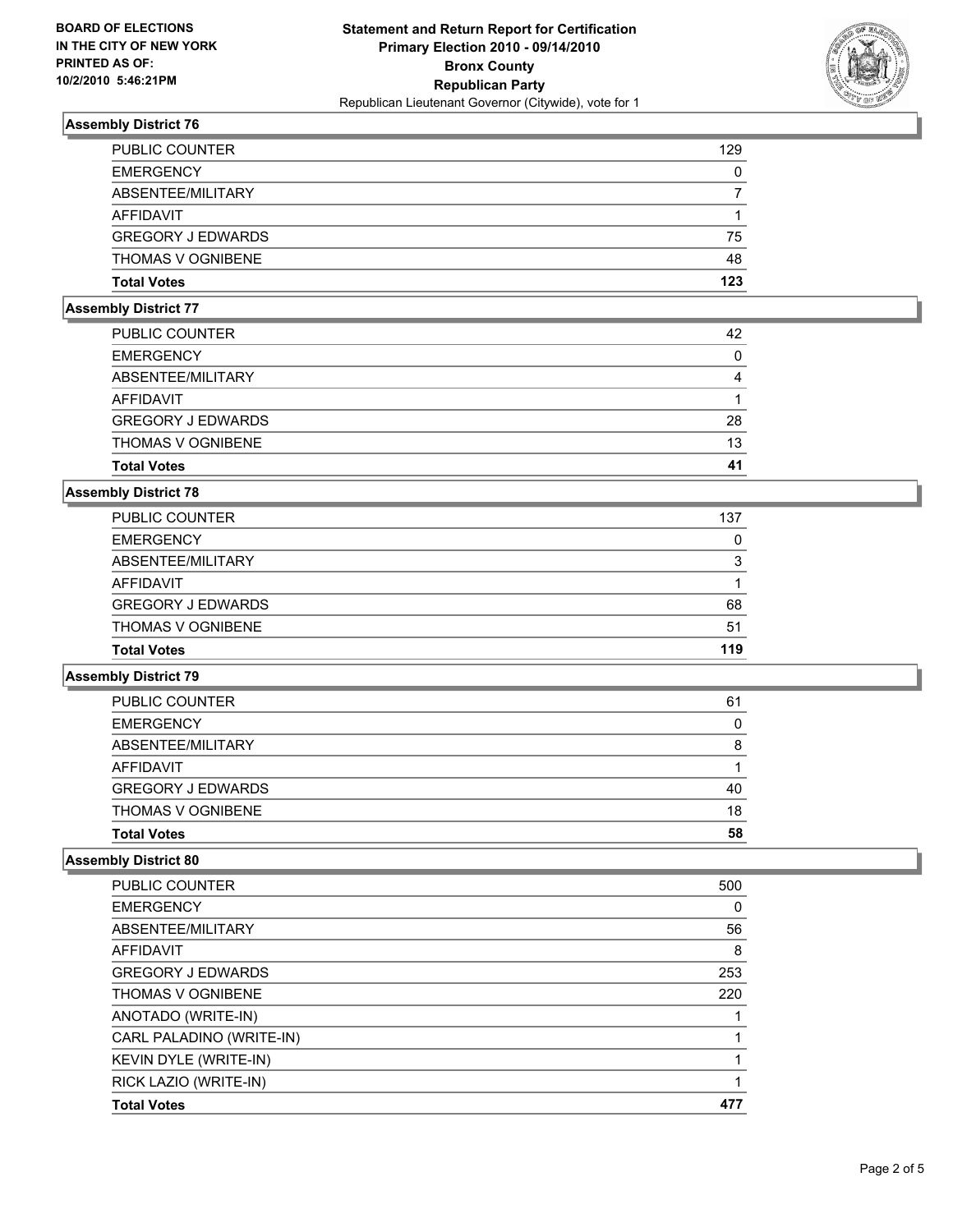

#### **Assembly District 81**

| <b>Total Votes</b>         | 607 |
|----------------------------|-----|
| MICHELLE LISCAS (WRITE-IN) |     |
| JON JOHNSON (WRITE-IN)     |     |
| AARON MINOR (WRITE-IN)     |     |
| <b>THOMAS V OGNIBENE</b>   | 264 |
| <b>GREGORY J EDWARDS</b>   | 340 |
| <b>AFFIDAVIT</b>           | 5   |
| ABSENTEE/MILITARY          | 54  |
| <b>EMERGENCY</b>           |     |
| PUBLIC COUNTER             | 750 |

#### **Assembly District 82**

| <b>PUBLIC COUNTER</b>          | 919 |
|--------------------------------|-----|
| <b>EMERGENCY</b>               |     |
| ABSENTEE/MILITARY              | 57  |
| <b>AFFIDAVIT</b>               | 4   |
| <b>GREGORY J EDWARDS</b>       | 393 |
| <b>THOMAS V OGNIBENE</b>       | 348 |
| <b>GAY MARRIAGE (WRITE-IN)</b> |     |
| JOHN CUSACK (WRITE-IN)         |     |
| KATHLEEN KENNEDY (WRITE-IN)    |     |
| M. MOUSE (WRITE-IN)            |     |
| <b>Total Votes</b>             | 745 |

#### **Assembly District 83**

| <b>Total Votes</b>       | 103 |
|--------------------------|-----|
| <b>THOMAS V OGNIBENE</b> | 41  |
| <b>GREGORY J EDWARDS</b> | 62  |
| AFFIDAVIT                | 0   |
| ABSENTEE/MILITARY        | 14  |
| <b>EMERGENCY</b>         | 0   |
| <b>PUBLIC COUNTER</b>    | 178 |

#### **Assembly District 84**

| PUBLIC COUNTER           | 98 |
|--------------------------|----|
| <b>EMERGENCY</b>         |    |
| ABSENTEE/MILITARY        |    |
| AFFIDAVIT                | ີ  |
| <b>GREGORY J EDWARDS</b> | 52 |
| <b>THOMAS V OGNIBENE</b> | 30 |
| <b>Total Votes</b>       | 82 |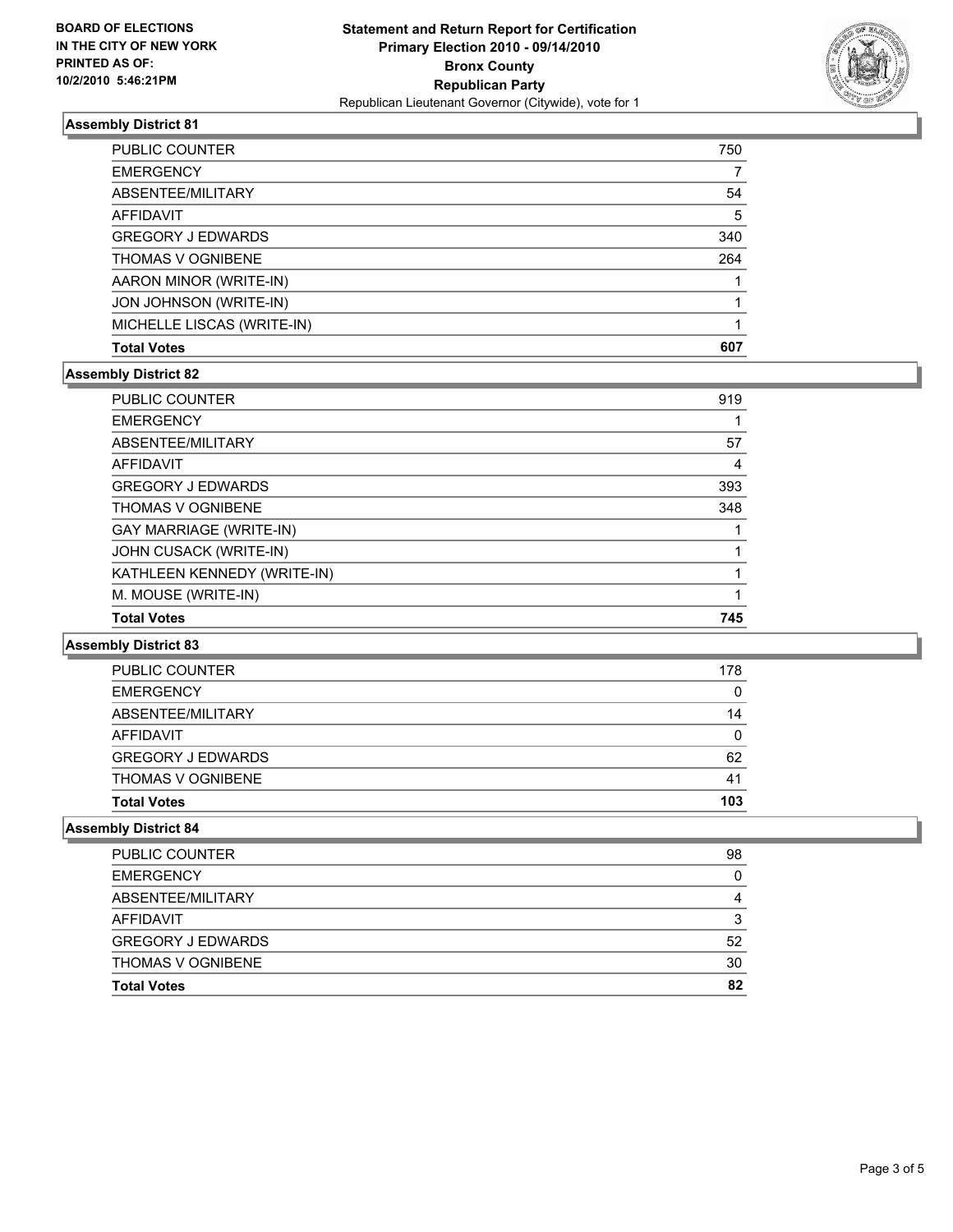

#### **Assembly District 85**

| Abbel Diateint OC        |     |
|--------------------------|-----|
| <b>Total Votes</b>       | 56  |
| <b>THOMAS V OGNIBENE</b> | 26  |
| <b>GREGORY J EDWARDS</b> | 30  |
| AFFIDAVIT                | 0   |
| ABSENTEE/MILITARY        | 8   |
| <b>EMERGENCY</b>         | 0   |
| <b>PUBLIC COUNTER</b>    | 115 |

### **Assembly District 86**

| <b>Total Votes</b>       | 51 |
|--------------------------|----|
| <b>THOMAS V OGNIBENE</b> | 17 |
| <b>GREGORY J EDWARDS</b> | 34 |
| AFFIDAVIT                |    |
| ABSENTEE/MILITARY        | 8  |
| <b>EMERGENCY</b>         | 0  |
| <b>PUBLIC COUNTER</b>    | 47 |